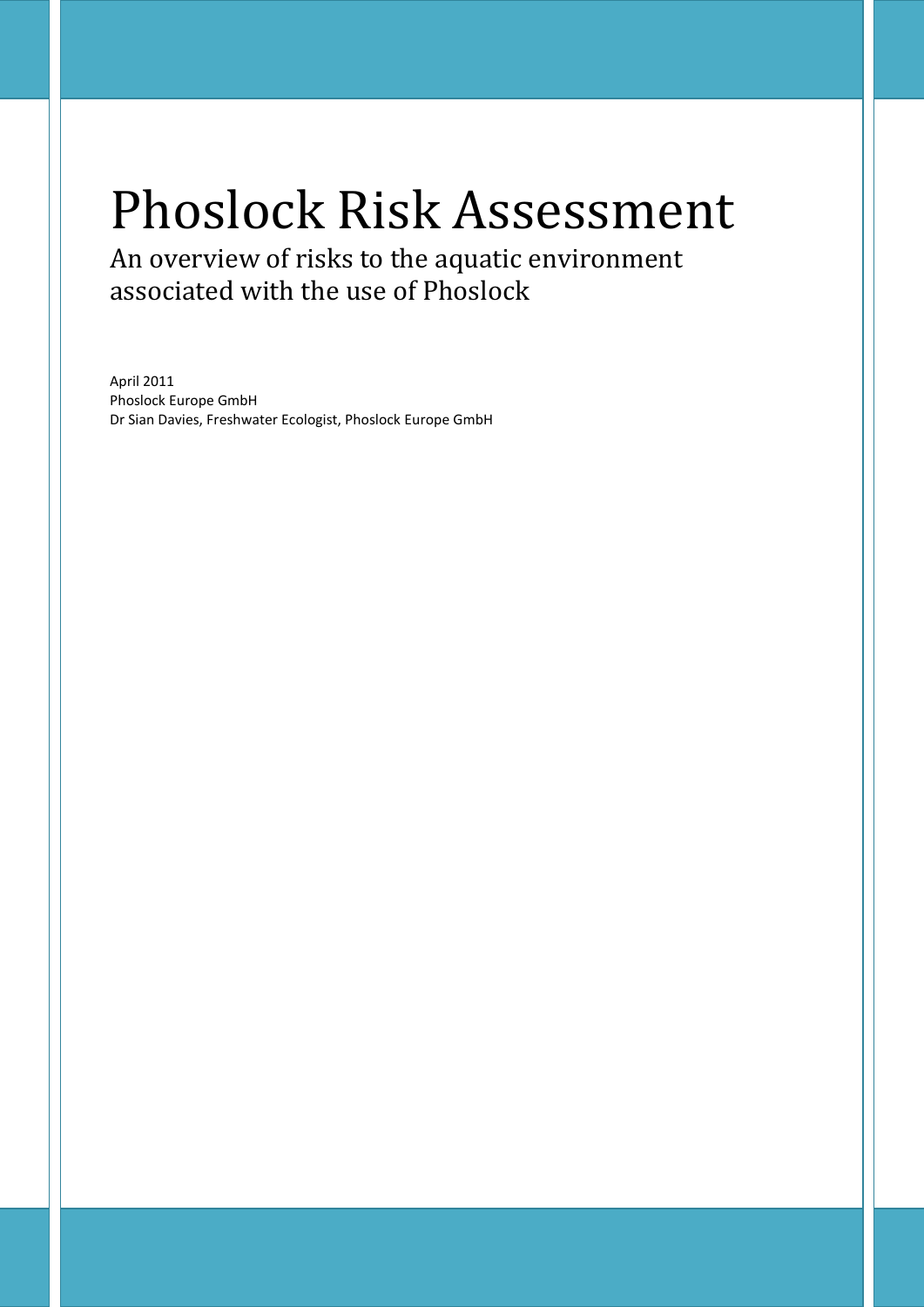# **Phoslock Risk Assessment**

# <span id="page-1-0"></span>1 TABLE OF CONTENTS

| 1              |       |  |  |  |  |  |
|----------------|-------|--|--|--|--|--|
| 1              |       |  |  |  |  |  |
|                | 1.1   |  |  |  |  |  |
|                | 1.2   |  |  |  |  |  |
|                | 1.3   |  |  |  |  |  |
| $\overline{2}$ |       |  |  |  |  |  |
|                | 2.1   |  |  |  |  |  |
|                | 2.2   |  |  |  |  |  |
|                | 2.3   |  |  |  |  |  |
|                | 2.4   |  |  |  |  |  |
| 3              |       |  |  |  |  |  |
|                | 3.1   |  |  |  |  |  |
|                | 3.2   |  |  |  |  |  |
|                | 3.3   |  |  |  |  |  |
| 4              |       |  |  |  |  |  |
|                | 4.1   |  |  |  |  |  |
|                | 4.2   |  |  |  |  |  |
|                |       |  |  |  |  |  |
|                | 4.3   |  |  |  |  |  |
|                | 4.3.1 |  |  |  |  |  |
|                | 4.3.2 |  |  |  |  |  |
|                | 4.3.3 |  |  |  |  |  |
|                | 4.3.4 |  |  |  |  |  |
|                | 4.3.5 |  |  |  |  |  |
|                | 4.3.6 |  |  |  |  |  |
|                | 4.3.7 |  |  |  |  |  |
|                | 4.4   |  |  |  |  |  |
|                | 4.5   |  |  |  |  |  |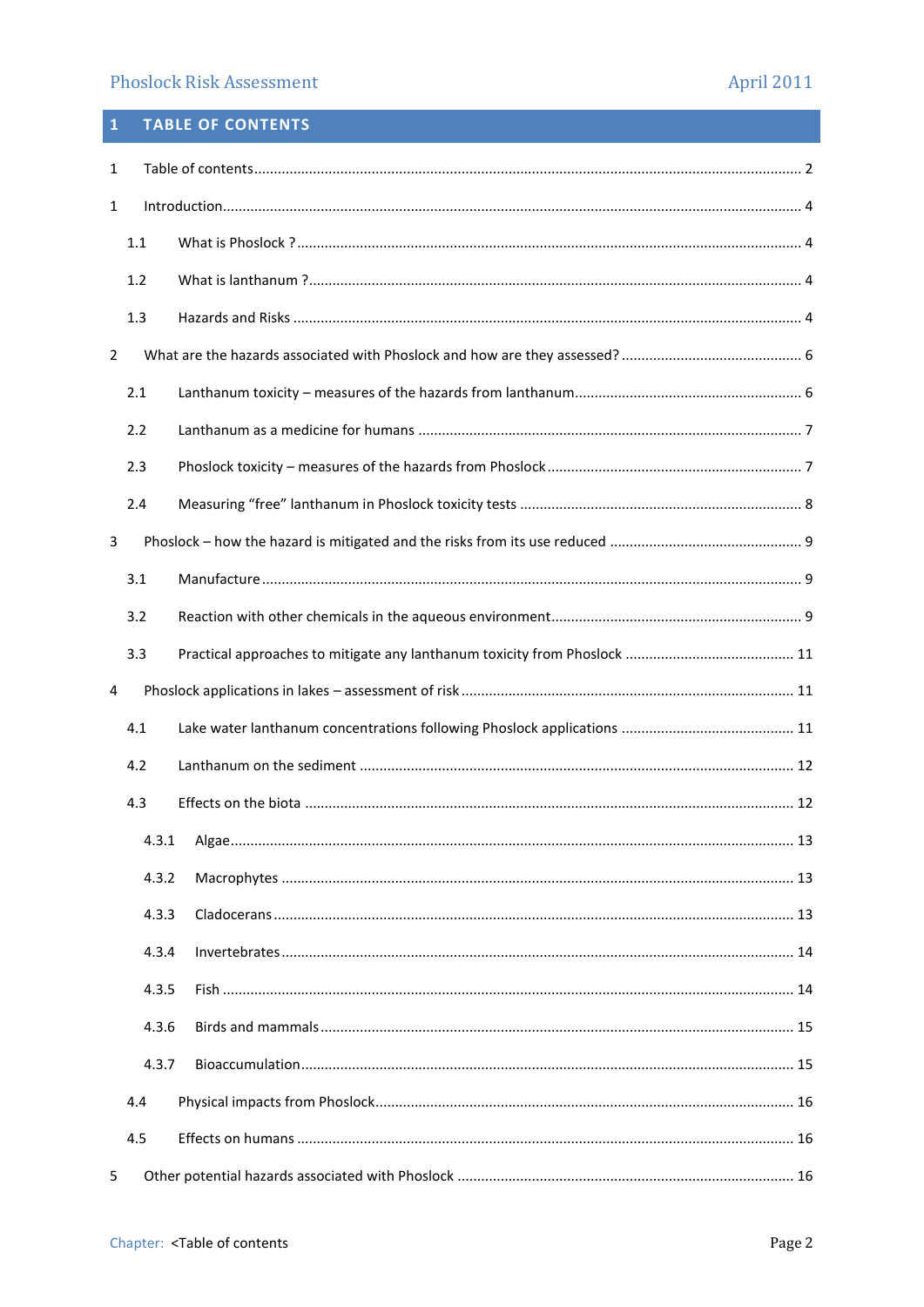# **Phoslock Risk Assessment**

# **April 2011**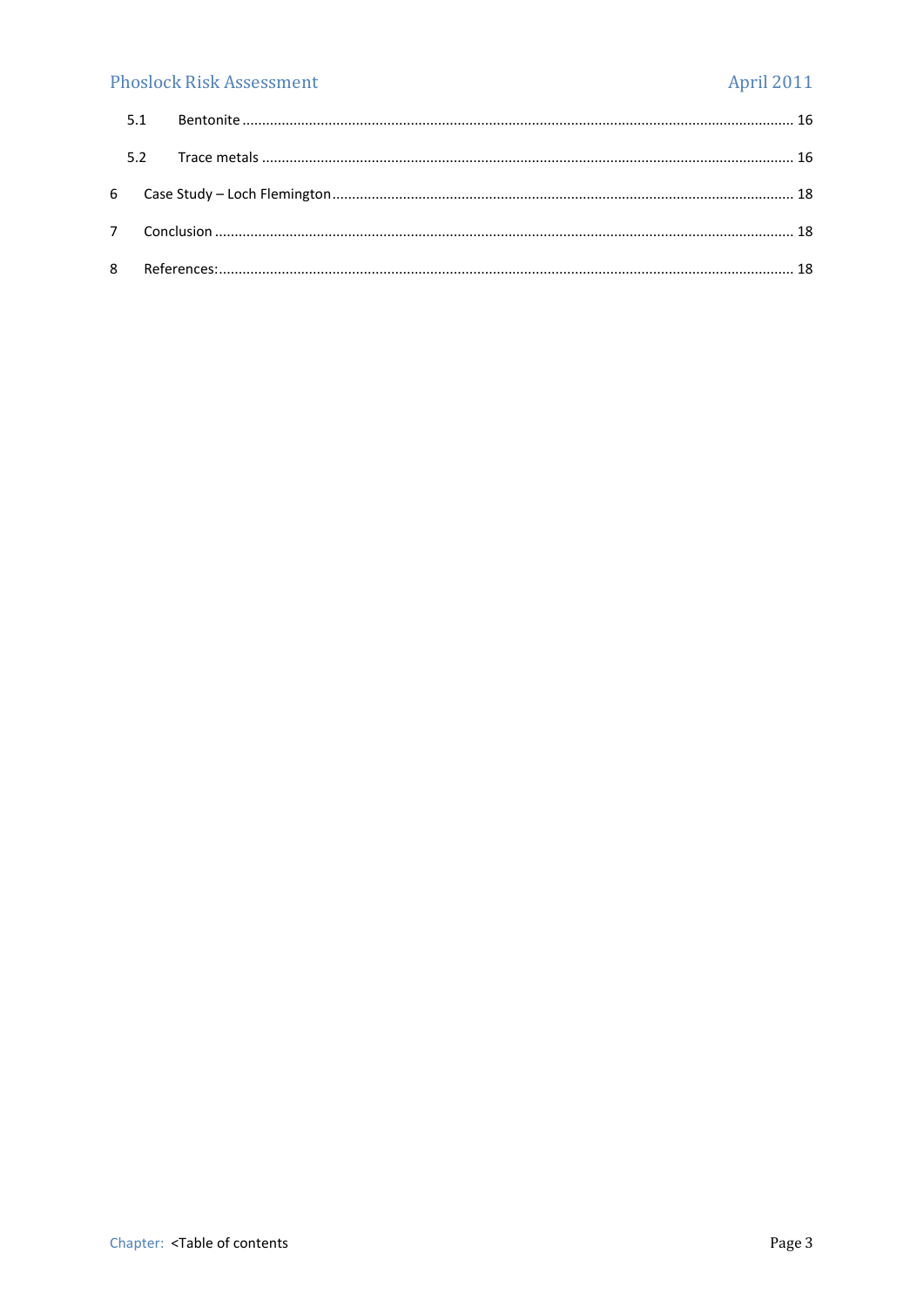# <span id="page-3-0"></span>**1 INTRODUCTION**

Phoslock is a modified clay product that was developed by the Commonwealth Scientific and Industrial Research Organisation (CSIRO), Australia, to remove phosphorus from water bodies and eliminate the incidence of blue-green algal blooms. The use of Phoslock with its active ingredient lanthanum is a new but fast emerging effective P-inactivation and bluegreen algae management tool. To assess and manage any possible adverse environmental side effects of a new product, it is crucial to understand the hazards and risks associated with its use, in this case to the aquatic ecosystem. The objective of this report is to outline existing information on the product and assess any risks it may pose to the aquatic environment.

#### <span id="page-3-1"></span>1.1 WHAT IS PHOSLOCK ?

The raw materials of Phoslock consist of an inactive clay-based carrier (bentonite) which comprises 95% of the product by weight and the active ingredient lanthanum, which makes up 5% by weight. It is produced through an ion exchange process whereby lanthanum ions are exchanged with sodium ions from within the bentonite matrix. The lanthanum is bound to the surface of the clay where it retains its ability to react with phosphate. The development of Phoslock was specifically designed to fix lanthanum into a non-toxic carrier (bentonite) such that the lanthanum retains its capacity to bind phosphate but is rendered non-biologically available and therefore non-toxic.

#### <span id="page-3-2"></span>1.2 WHAT IS LANTHANUM ?

Lanthanum is the 28th most abundant element, classed in a group of elements known as the "rare earth elements". It has a concentration of about 18.3 ppm in the earth's crust and is most commonly found in minerals such as bastnasite (Haghseresht 2006). Concentrations in lake sediments, measured by the Institute Dr Nowak in preliminary assessment work, i.e. prior to any Phoslock application, range from 8 to 37 mg/kg Dry Weight. Measurements of European rivers sediments show values of up to 44 mg / kg Dry Weight (Yasseri and Nowak, 2008).

Lanthanum is a strong binder of oxyanions like phosphate. Binding with phosphate forms a mineral called Rhabdophane (lanthanum phosphate) which is highly insoluble and stable across a wide range of pH and redox conditions, such as those found in lake water and sediment. This property makes it ideal as a phosphorus binding agent, which can be put to good use in lake restoration. It also makes it well suited as human medicine.

#### <span id="page-3-3"></span>1.3 HAZARDS AND RISKS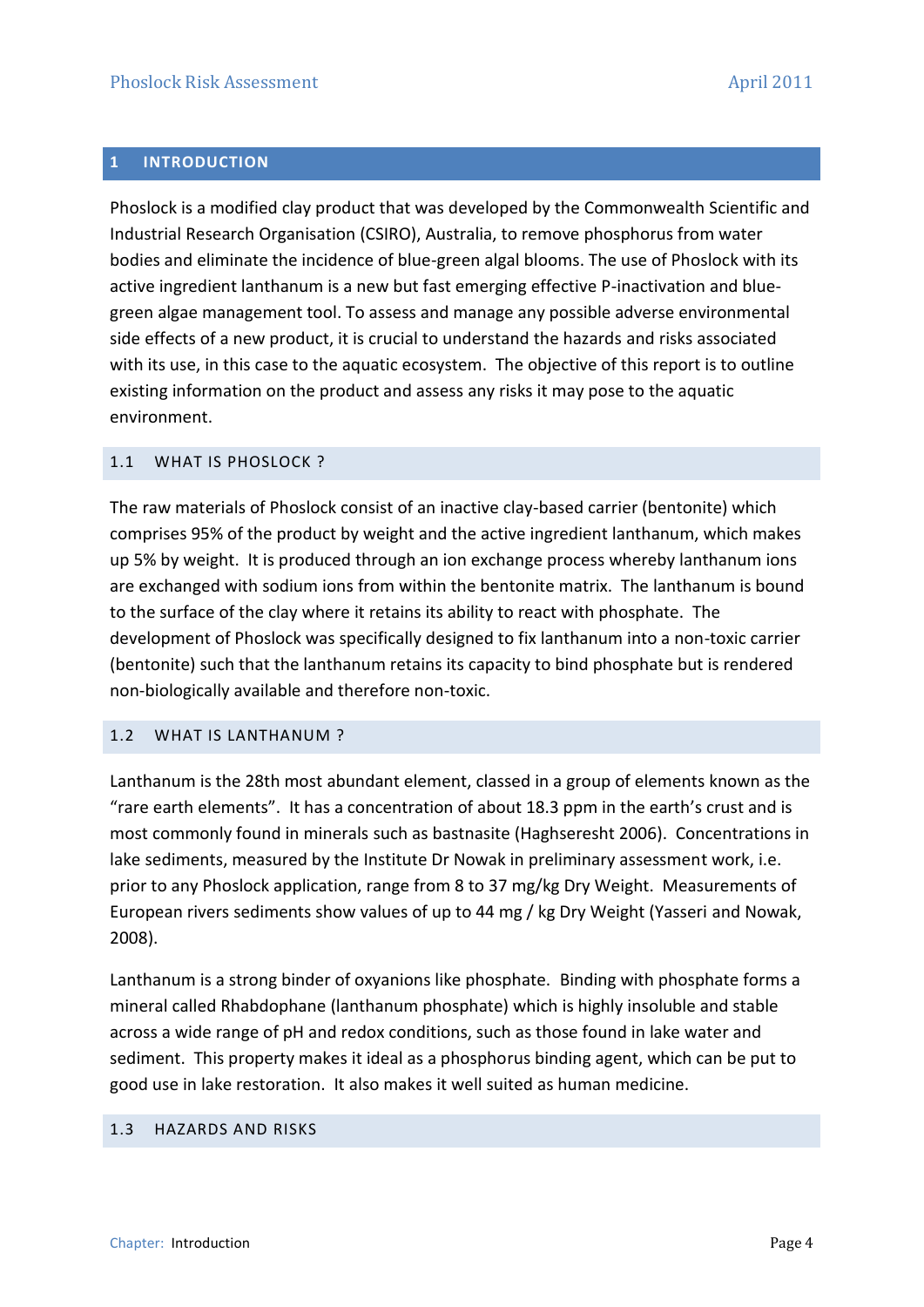Before discussing the hazards and risks associated with the use of Phoslock, it is worthwhile clarifying the use of these terms within this document.

Hazard: the inherent capacity of a chemical (or other substance, material or activity under consideration) to cause adverse effects under the conditions of exposure.

Risk: the probability of occurrence of an adverse effect resulting from a given exposure to the chemical (or substance, material or activity under consideration).

In the case of Phoslock, the main hazard is from Lanthanum which has been shown to cause toxic effects to some aquatic organisms, although it is used in much higher concentrations as a human medicine. However, the risks from Lanthanum through the use of Phoslock are strongly mitigated, reduced to a minimum by the chemical composition of Phoslock and its conditions of use.

Measures of the hazards to organisms associated with substances are usually assessed through tests known as toxicity or ecotoxicity assessments, whereby test organisms are exposed to a range of concentrations of the substance under controlled conditions over a range of time periods. At the end of the test, effects on the organisms are noted, such as death or signs of impact which do not result in death, e.g. impaired swimming ability, failure of eggs to hatch or the ability to reproduce. The notation used to describe the results is referred to as EC50 (Effective Concentration at which 50% of the test organisms show some, non-lethal impact) or NOEC (No Observable Effect Concentration). These values are statistically derived from the test data and define the concentration of the test substance at which the effects are seen.

Outcomes from toxicity assessments are influenced, amongst other things, by the concentrations of the test substance used, the duration of the exposure, the inherent sensitivity of the test organism to the substance and the medium in which the test substance is dissolved.

The following provides a review of the hazards to aquatic organisms from lanthanum and Phoslock, followed by the current state of knowledge of the risks posed by the use of Phoslock.

**A note on bioavailability -** this is an important concept in relation to understanding the risks posed by lanthanum in Phoslock. For a substance to be bioavailable it must have the ability to become integrated into an organism's metabolism. For lanthanum this happens when it is in the form of "free" ions. These are present when a lanthanum compound dissolves in an aqueous environment and the constituent atoms become dissociated. For example, lanthanum chloride will dissolve in water forming La and Cl ions. The lanthanum is readily bioavailable. However, if lanthanum is in the solid phase, i.e. tightly bound to another chemical forming a substance which is insoluble, then it is not bioavailable, even if the particles of this substance are very small. Lanthanum binds to phosphate forming a highly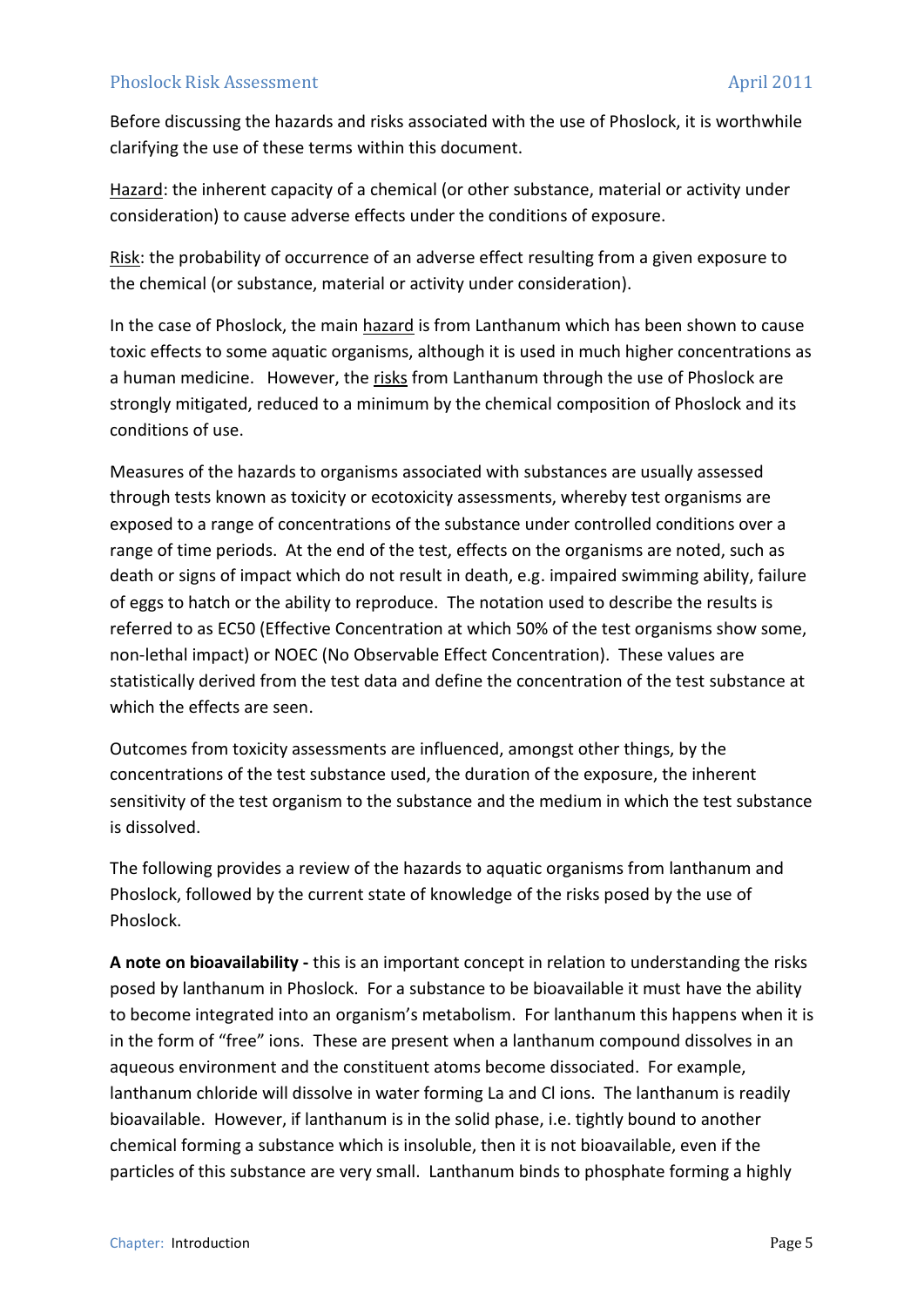insoluble compound, Rhabdophane, so is not bioavailable. Lanthanum in Phoslock is tightly bound within the highly insoluble Bentonite mineral matrix so is not bioavailable. In fact, lanthanum can only be extracted from these compounds in laboratory conditions using strong acids. So, while "free" lanthanum can be used in tests to assess the toxicity of lanthanum to organisms, lanthanum in Rhabdophane and Phoslock is not "free" and is unlikely to become so in the natural aquatic environment.

# <span id="page-5-0"></span>**2 WHAT ARE THE HAZARDS ASSOCIATED WITH PHOSLOCK AND HOW ARE THEY ASSESSED?**

#### <span id="page-5-1"></span>2.1 LANTHANUM TOXICITY – MEASURES OF THE HAZARDS FROM LANTHANUM

Lanthanum chloride has been used in a number of toxicity tests on aquatic organisms to assess the toxicity of lanthanum. In an aqueous medium, the lanthanum and chloride dissociate to their component ions. It is the "free" lanthanum ions which can be hazardous to aquatic organisms. In advance of reviewing the work to date it is important to consider the chemical nature of lanthanum ions which very readily bind to other ions. This means that in the presence of, for example, carbonate (which is found in hard water) or phosphate (which could be used as a nutrient source for a test organism), the lanthanum ions, will readily form new compounds which tend to be insoluble and therefore non-toxic. This means that test results can vary between hard and soft water and that the presence of phosphate in the test medium can remove many of the lanthanum ions from solution.

Groves (2010) reviews the results from a number of ecotoxicty tests using lanthanum chloride, carried out on a range of aquatic organisms. The reported EC50 values varied considerably, likely at least in part, to result from the use of different waters, e.g. natural hard water, nano-pure (artificially de-ionsed) water or artificially made lake water. Barry and Meehan (2000) reported EC50 values of 43 and 1180 µg/L lanthanum for Daphnia carinata over a 48 hour period of exposure in tap water (soft water) and artificial hard water respectively. In contrast, tests by Stauber and Binet (2000) using Ceriodaphnia dubia exposed to lanthanum chloride solutions for 48 hours produced an EC50 of 5000 µg/L lanthanum and there was No Observable Effect (NOEC) at a concentration of 2600 µg/L. Tests carried out at the Institute Dr Nowak produced an EC50 value of 23000µg/L using D.magna exposed to lanthanum chloride in synthetically produced soft water for 48 hours (Yasseri and Nowak 2008).

Over longer periods of exposure, days rather than hours, Stauber and Binet (2000) calculated an EC50 of 430 µg/L lanthanum for C. dubia in synthetic soft water with exposure over a 7 day period. This particular test looked at effects on reproduction in the species and they calculated a NOEC value of 50 µg/L lanthanum. Similar tests looking only at survival of the species produced an EC50 of 510 µg/L lanthanum.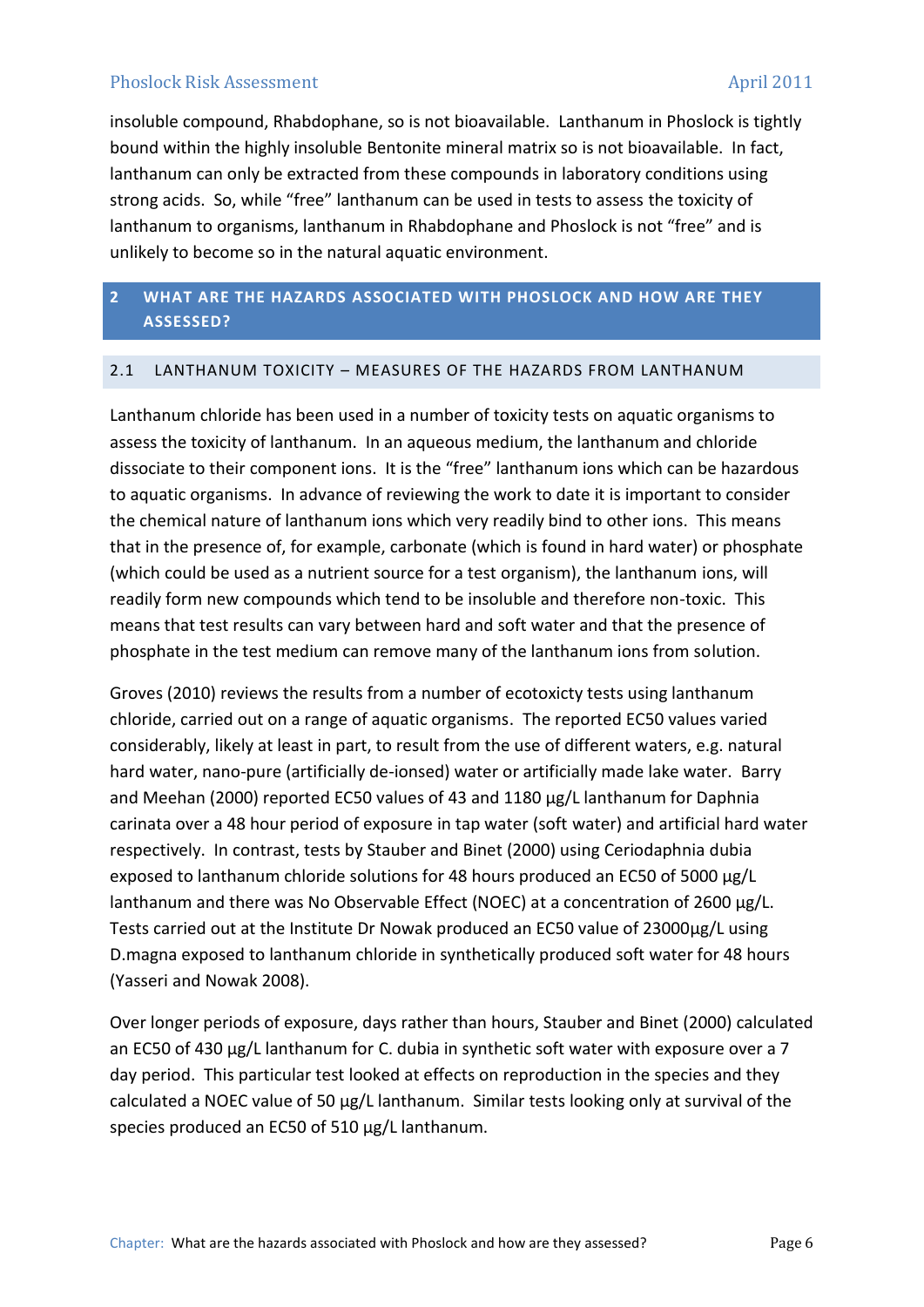More recent work by Lurling and Tolman (2010) produced an NOEC value of 100 µg/L for D.magna but stressed that this value was statistical and in fact their daphnia showed excellent growth rates and survival even at higher concentrations of lanthanum, including a nominal concentration of 1000 µg/L, the highest concentration in their study.

Information on the toxicity of lanthanum to other groups of aquatic organisms is less widely available. Stauber and Binet (2000) exposed the fish (Melanotaenia duboulayi) to lanthanum chloride in treated tap water over a 96 hour period giving an EC50 of <600µg/L lanthanum. Following applications of Phoslock to Lake Okareka in New Zealand, Landman et al (2007) showed accumulations of lanthanum in the liver and hepatopancreas of fish and crayfish collected from the lake but indicated that these concentrations reduced with time. They could find no evidence of physiological changes in these organisms which could be attributed to the lanthanum. Work carried out at the Institute Dr Nowak produced an EC50 for fish eggs of 150000 µg/L lanthanum in the presence of phosphate (Institute Dr Nowak, 2008)

# <span id="page-6-0"></span>2.2 LANTHANUM AS A MEDICINE FOR HUMANS

The ability of lanthanum to bind phosphate has led to its safe and effective use as a human medicine. Lanthanum carbonate, under the trade name Fosrenol®, is used to treat patients with end stage chronic renal disease. The process of drug development and clinical trials which led to its approval by the US-FDA has resulted in a significant volume of literature examining the toxicity of lanthanum carbonate in mammals (Asfar and Groves, 2009 and Haghseresht, 2006 and references therein). The bioavailability of lanthanum is very low, 0.00127% in humans (Pennick et al 2006). When ingested orally it is only minimally absorbed by the gut, most passing through the digestive tract and excreted as faeces. This is the mode of operation of Fosrenol® whereby the lanthanum carbonate dissociates in the acid environment of the gut, releasing lanthanum which binds phosphate. The insoluble lanthanum phosphate is eliminated as faeces when the kidneys are no longer able to carry out this function. As part of the process by which lanthanum removes phosphate from the body, it passes through the liver and bile system, so increased concentrations of lanthanum in the liver are to be expected. However, even after 4 years of lanthanum carbonate intake, clinical trials have shown no hepatotoxic effect in patients, neither is lanthanum present in the mitrochondria, nucleus or cytoplasm of liver cells (Persy et al 2006). Approved dose rates of Fosrenol® are from 750 to 3000 mg per day (http://www.fosrenol.com). Haghseresht (2006) provides a summary of lanthanum toxicity tests in mammals (mice, rats and dogs) which show that the doses of lanthanum carbonate prescribed for humans have little or no toxic effect in these mammals.

## <span id="page-6-1"></span>2.3 PHOSLOCK TOXICITY – MEASURES OF THE HAZARDS FROM PHOSLOCK

Although Phoslock is a relatively new product, a wide range of toxicity tests using Phoslock have now been carried out by Phoslock Water Solutions (Australia) and independent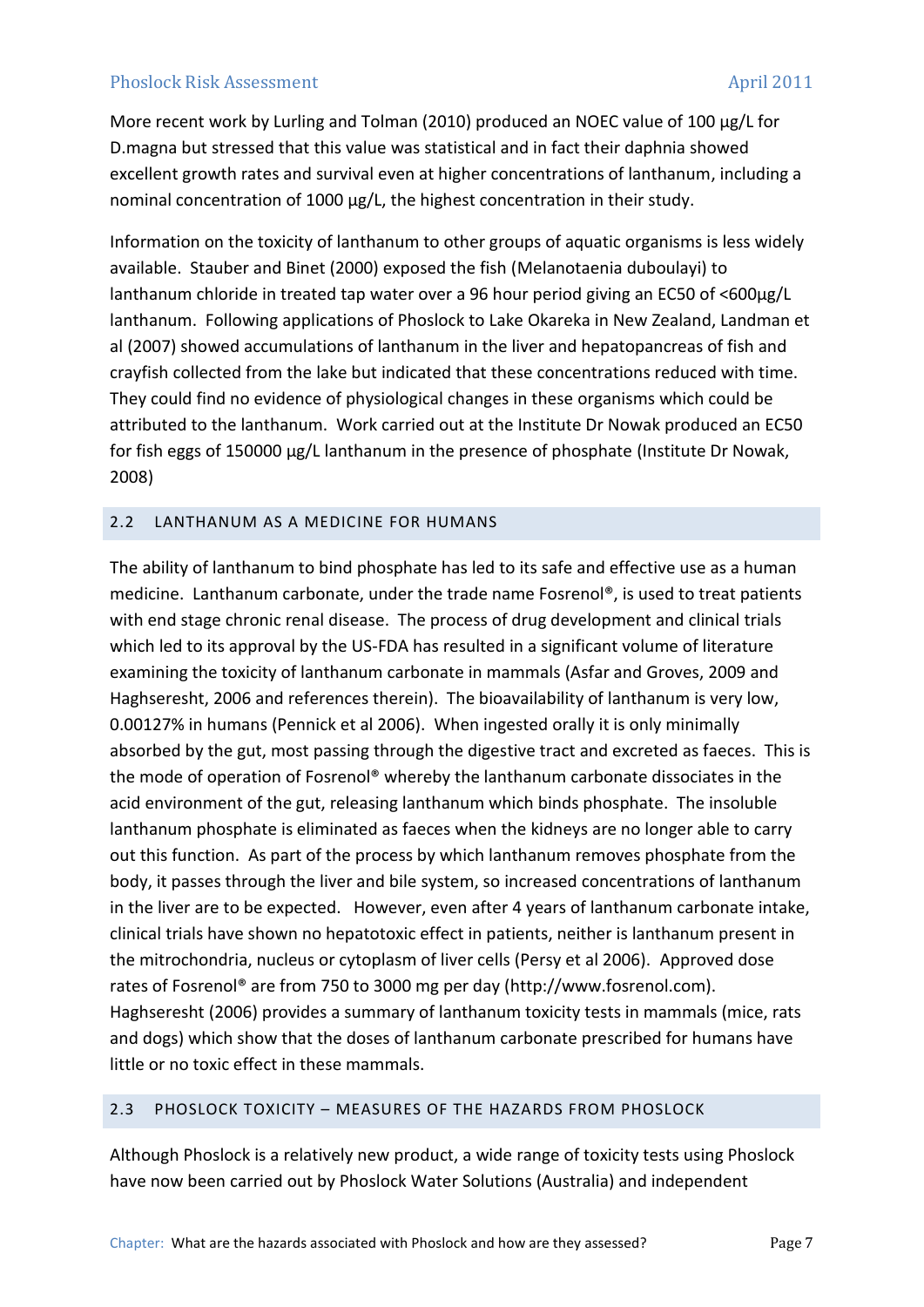researchers (reviewed in Groves, 2010). The most recent studies have been carried out on a range of aquatic organisms using Phoslock granules dissolved into water (either tap, deionised, synthetic or lake water) at concentrations which would be representative of the conditions of use in a real lake environment.

As with toxicity tests undertaken on lanthanum chloride (described above), the results are influenced by, among other things, the duration of exposure, the medium in which the Phoslock is suspended, either hard or soft water and the maximum concentrations of Phoslock used. Where available, the assumed or measured lanthanum concentrations associated with the Phoslock in the tests are provided (but see note below). Tests on C. dubia gave EC50 results of >50mg/L Phoslock(>330 µg/L La) over a 48 hour exposure period, and >1mg/L Phoslock(>24 µg/L La) over a 7 day exposure period, the concentrations being the highest used in the test(Ecotox 2008). Where higher concentrations were used, EC50 values of 4900 mg/L (91183 µg/L La) and >6800 mg/L Phoslock(>14000 µg/L La) were obtained for D. magna in tap water and natural pond water respectively over 48 hours (Watson-Leung, 2008). Longer exposures carried out by Lurling et al (2008) and Lurling and Tolman (2010) produced LC50 values from 800 to 3130mg/L Phoslock depending on the measure of health used (length or weight) and medium (de-ionised water or artificial medium).

In studies prior to an application of Phoslock in Canada, work carried out by Watson-Leung (Watson-Leung 2008) gave the following results; EC50> 13600 mg/L Phoslock over 48 hours for the fish species Oncorhynchusmykiss, >3400 mg/L Phoslock for the amphipod Hyelellaasteca over 14 days, and >450 mg/L Phoslock for a mayfly, Hexagenia sp and the chironomid, chironomus zealandicus over 21 and 38 days respectively. It is worth noting that all these EC50 values are actually greater than the maximum concentrations used in the studies, so consequently these concentrations had no observable effect on the test organisms within each study.

Few toxicological studies have been carried out using species of algae (Groves 2010), but Lurling et al (2008) using a Phoslock solution produced an EC50 of 450mg/L Phoslock for Scenedesmus obliquus. However caution must be used when interpreting such results as algae need phosphate to grow and by definition, contact with Phoslock removes phosphate, so effects could be related as much to the reduced availability of phosphate as to Phoslock itself.

## <span id="page-7-0"></span>2.4 MEASURING "FREE" LANTHANUM IN PHOSLOCK TOXICITY TESTS

It is not straight forward to relate the Phoslock concentrations used in these experiments to actual concentrations of lanthanum ions to which the test organism may have been exposed. In theory there should be no dissociated, "free", lanthanum ions in a Phoslock solution but in practice, tiny quantities which are not bound within the mineral complex are present in the product. Some of the studies above have attempted to measure the lanthanum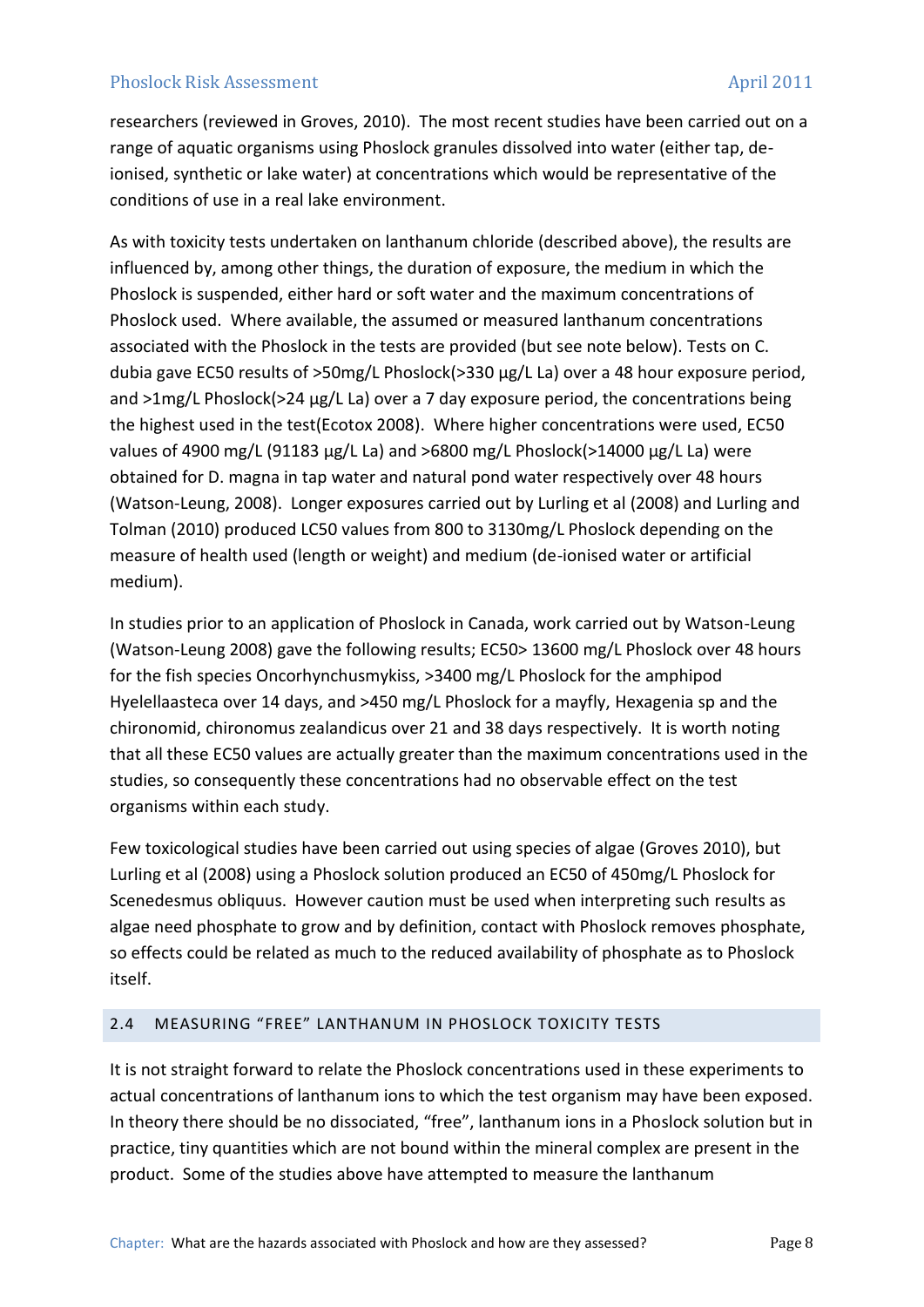concentrations in the test solutions. This is also not without difficulty as very small particles of bound lanthanum are thought to be able to pass through even the finest of filters. This makes a genuine assessment of dissociated lanthanum in solution difficult. It is also not relevant to measure or calculate the amount of total lanthanum in a test solution of Phoslock as virtually all of this will be contained within the Phoslock mineral complex.

# <span id="page-8-0"></span>**3 PHOSLOCK – HOW THE HAZARD IS MITIGATED AND THE RISKS FROM ITS USE REDUCED**

While there is evidence to suggest that "free" lanthanum ions are toxic to some aquatic organisms, even if the concentrations at which toxicity occurs appear somewhat variable, both the manufacture and properties of Phoslock reduce the hazards from lanthanum, resulting in the risks from lanthanum toxicity through the use of Phoslock being substantially lower than they would be were lanthanum used on its own. The following looks at the ways in which lanthanum toxicity is mitigated in Phoslock.

# <span id="page-8-1"></span>3.1 MANUFACTURE

As previously mentioned, Phoslock uses a bentonite carrier which holds the lanthanum ions within the clay structure where they retain their ability to bind with other ions such as phosphate. The retention of the lanthanum within the bentonite complex ensures that it is non-toxic because it is in a particulate form and the lanthanum ions are not "free". The development of the product was specifically intended to remove toxicity associated with lanthanum.

During the manufacture of Phoslock, the ion exchange reaction is carried out in an aqueous environment after which the Phoslock is dewatered (dried) to form the final granular product. Very small quantities of residual lanthanum which are not part of the bentonite structure can potentially remain within the granules and be released when applied to a lake. However, strict manufacturing and quality control protocols ensure that the amount of residual lanthanum is minimised.

## <span id="page-8-2"></span>3.2 REACTION WITH OTHER CHEMICALS IN THE AQUEOUS ENVIRONMENT

Due to their chemical composition, lanthanum and phosphate react with each other very rapidly (within minutes, Haghseresht 2006a) when in solution together. As a consequence, lanthanum, when in the presence of phosphate will rapidly form the insoluble and stable Rhabdophane, rendering the lanthanum non-bioavailable and thus non-toxic. Phoslock is generally used in eutrophic water bodies, which by their very nature have high concentrations of phosphate, especially in the hypolimnion and in the sediment pore water. It follows that any free lanthanum which comes from the Phoslock granules will rapidly react with the phosphate and be rendered non-toxic.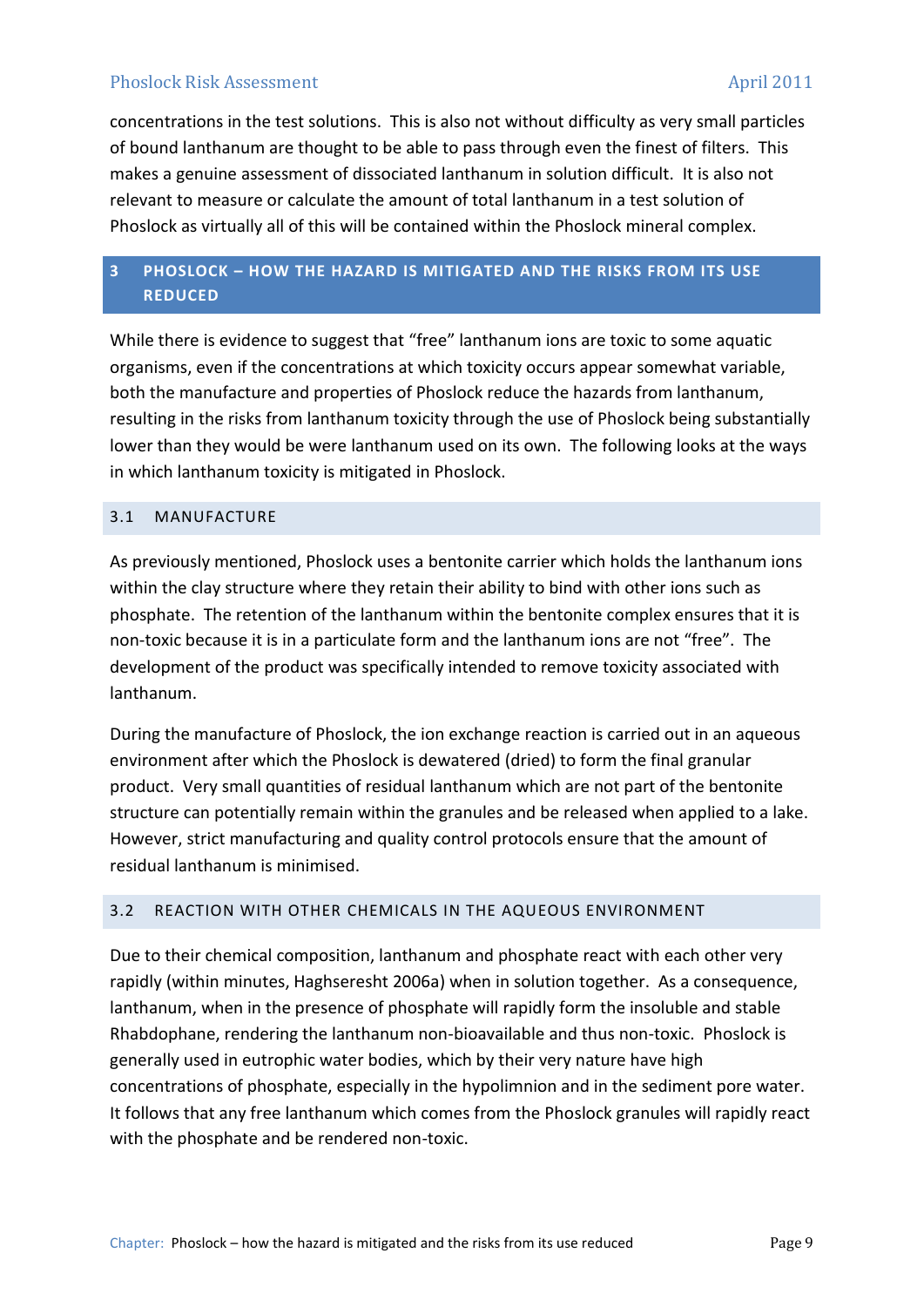Lanthanum can also react with carbonate which can achieve the same result as phosphate with regard to rendering free lanthanum non-toxic. However, the reaction with carbonate produces operational issues because the carbonate can compete with phosphate for the lanthanum binding sites. Ultimately this has less to do with toxicity and is of greater concern when determining the dosage for hard water lakes where a greater concentration of Phoslock may be necessary. However, it does explain why lanthanum appears less toxic in hard waters where the carbonate concentrations are high than in soft waters where they are very low.

That the toxicity of Phoslock is reduced by the presence of phosphate has been shown in toxicity studies by Martin and Hickey (2004) who demonstrated that the addition of phosphate to the highest concentrations of Phoslock leachate reduced impacts on fish fry. On the other hand the experiments of Lurling and Tolman (2010) showed unexpected results when phosphate was added to their daphnia toxicity tests. Instead the daphnia growth rates were lowered in the presence of phosphate. However, this was attributed to the very rapid precipitation of phosphate and lanthanum and the co-precipitation of algae, food for the daphnia. The animals were therefore starving rather than showing direct effects of lanthanum toxicity.

Under certain chemical conditions it is theoretically possible for lanthanum in the bentonite to exchange back into solution, thus reversing the process by which the Phoslock was created. This could occur if the Phoslock, once applied to water is exposed to very high concentrations of, for example, sodium, calcium or magnesium ions. However, the concentrations of these ions which are necessary to cause the reverse reaction are many hundred times higher than found in sea water, which of course are many times higher than those found in freshwater, so in practice this is a scenario not likely to be encountered in a freshwater lake environment (Haghseresht 2006). That said, in certain laboratory experimental conditions where the use of buffers are required to maintain a suitable pH, it is possible that sufficiently high concentrations of sodium could be present to cause some exchange with lanthanum from within Phoslock.

Very small amounts of lanthanum can potentially leach from Phoslock under other circumstances. It is thought this could happen in the presence of very soft water. However, where phosphate is present in high concentrations, such as those found in the hypolimnion of a highly eutrophic lake, or the sediment pore water, it effectively mitigates any harmful effects as it rapidly binds to the free lanthanum (Haghseresht, 2007).

Generally, Phoslock dose rates for lake restoration projects are not sufficient to bind all the available phosphorus in all the sediment of any one lake, therefore it is likely that there will always be phosphate present to bind any lanthanum which could leach from the product once on the sediment.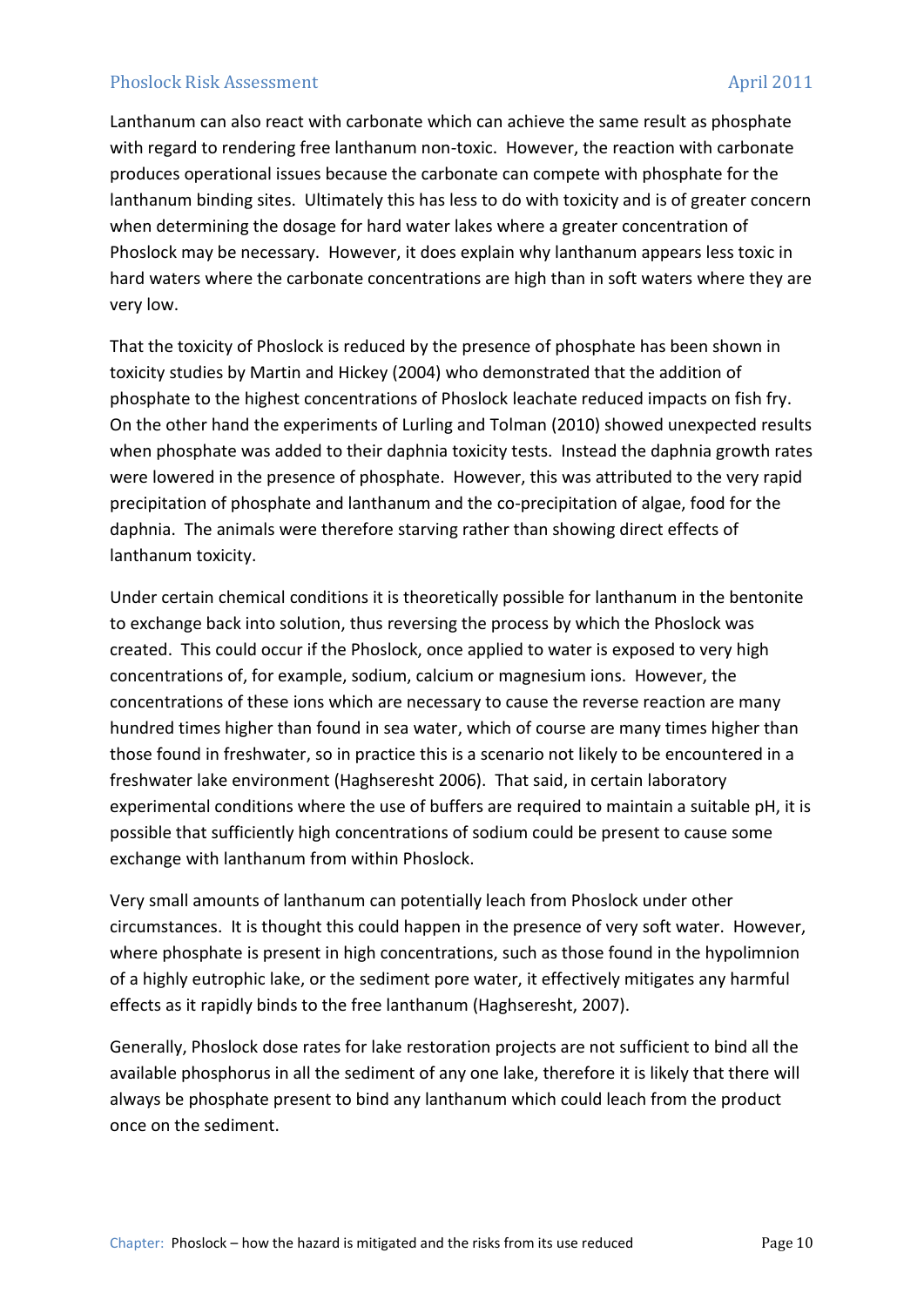# <span id="page-10-0"></span>3.3 PRACTICAL APPROACHES TO MITIGATE ANY LANTHANUM TOXICITY FROM PHOSLOCK

With an understanding of how Phoslock works, it is possible to further reduce the likelihood of any toxic effects to aquatic organisms by, for example, choosing to apply Phoslock to a water body when the phosphate concentrations are at their highest, or directly to the hypolimnion of a stratified lake. In addition, applications which avoid the littoral zones are likely to reduce contact with the majority of the lakes flora and fauna, although this may not be practical or possible in very shallow lakes. Furthermore, Phoslock is intended for use as a tool to help reverse the effects of anthropogenic eutrophication, it therefore follows that any lakes where it is to be used will contain high concentrations of phosphate at certain times of the year or in certain parts of the water body, e.g. anoxic hypolimnion.

# <span id="page-10-1"></span>**4 PHOSLOCK APPLICATIONS IN LAKES – ASSESSMENT OF RISK**

The following provides information on the possible risks to and impacts on aquatic organisms from using Phoslock in natural lake environments. Overall, the design of Phoslock and its use in phosphate rich environments should virtually illuminate any risk to biota from lanthanum. It is also always important to balance any changes in the aquatic flora and fauna against the improvements to the lake as a result of a significant reduction in available phosphorus and it must also be considered that some changes could be a natural consequence of re-oligotrophication and not a result of toxicity from Phoslock.

# <span id="page-10-2"></span>4.1 LAKE WATER LANTHANUM CONCENTRATIONS FOLLOWING PHOSLOCK APPLICATIONS

The following graphs show the results of water sample analysis from four lakes treated with Phoslock. Analyses were carried out by the Institute Dr Nowak. They show the concentrations of lanthanum, either total or dissolved at a given number of days following the application, measured near the surface and from near the sediment at the deepest part of the lake. The Phoslock was applied to the surface water in each case. Total lanthanum includes the lanthanum bound tightly within Phoslock and any particulate Rhabdophane, formed if free lanthanum has reacted with phosphate. Dissolved lanthanum is measured in samples filtered through a 0.45µm filter and will include any free lanthanum but is also highly likely to include very small Rhabdophane particles which pass through the filter. Measurements of total lanthanum in the water column are seen as a tracer for the Phoslock.

The initial peaks correspond to samples taken shortly after a Phoslock application and are to be expected when the product is slowly settling through the water column. It is clear that the Phoslock usually settles out of the water column in less than 100 days. After this time occasional higher values, usually in the deep water are probably a result of sediment resuspension, lifting the Phoslock off the sediment into the water column. Otherwise the concentrations remain low, at around the limits of detection of the method, 0.01mg/L or,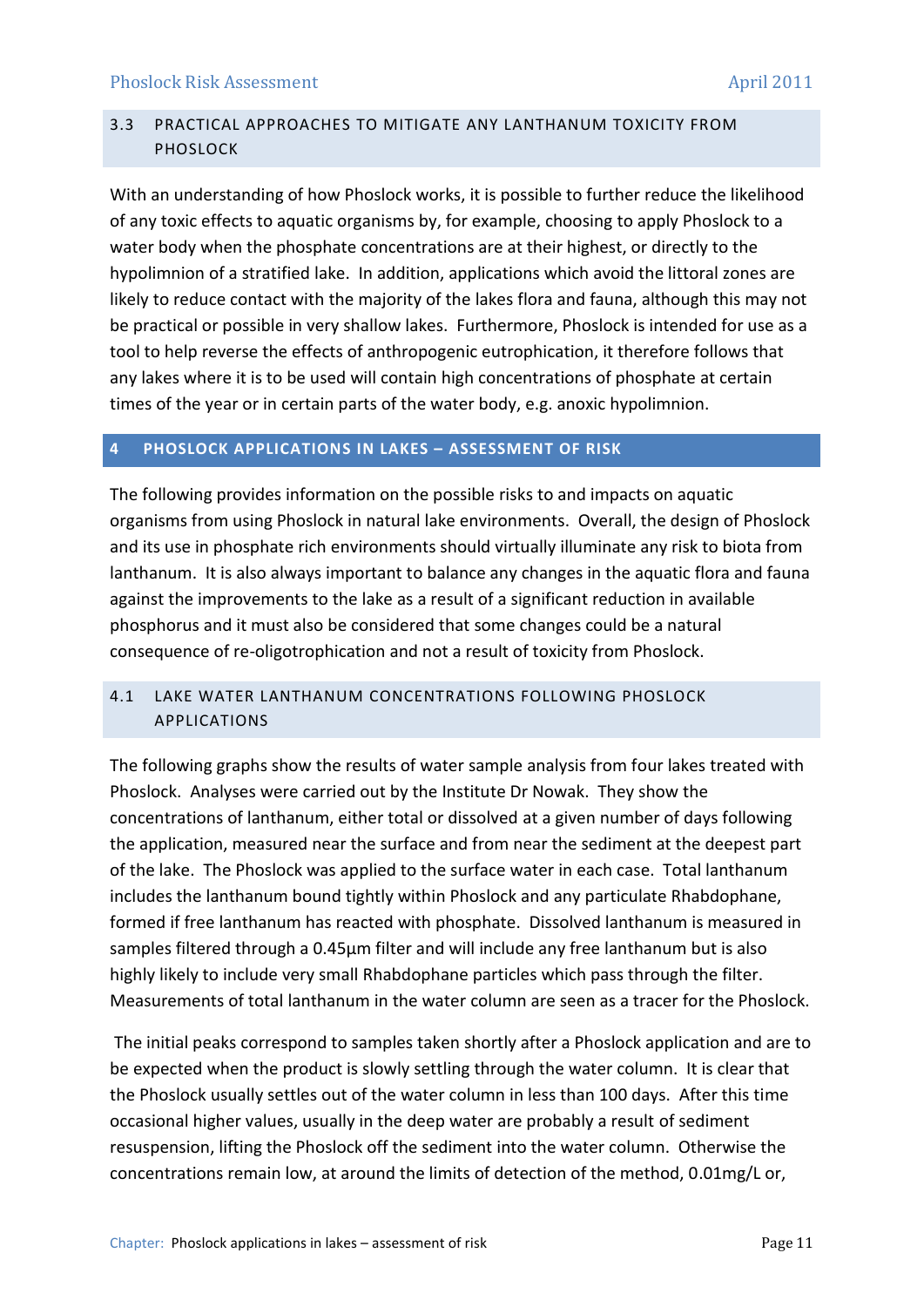more recently, 0.002mg/L as the analysis technique was improved. Apart from the initial few weeks following the application when the Phoslock is settling through the water column, it is clear that the surface water and deep water total lanthanum concentrations remain lower than the lowest EC50 value for lanthanum found in the toxicological studies.



Figure 1: Lanthanum concentrations following the application of Phoslock to 4 lakes

## <span id="page-11-0"></span>4.2 LANTHANUM ON THE SEDIMENT

Formation of the new mineral Rhabdophane, either within the lanthanum-bentonite complex of Phoslock or from the binding of free lanthanum with phosphate is considered to render bound phosphate and lanthanum inert within the sediment. Its stability in the physical and chemical conditions found on and within the sediments ensures that neither lanthanum nor phosphate will be re-released. Effectively Rhabdophane becomes part of the inert sediment where it stays and is worked into the sediment through bioturbation and/or buried by new sediment formation. Consequently lanthanum-bound phosphate is not thought to pose any risk to biota and there is no risk that lanthanum can be released from the complex.

## <span id="page-11-1"></span>4.3 EFFECTS ON THE BIOTA

This section looks at the ways in which the biota could be influenced by Phoslock.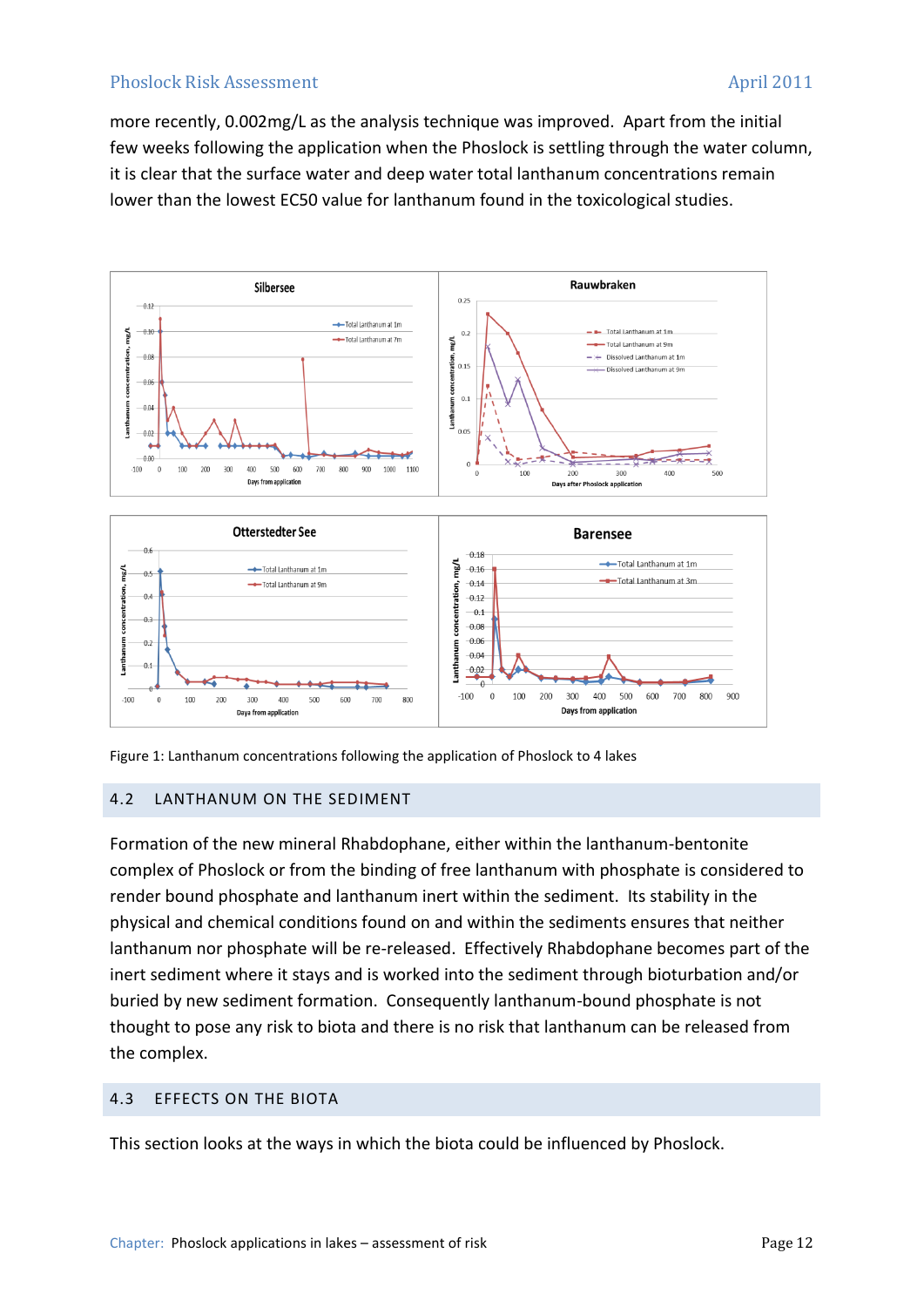## <span id="page-12-0"></span>4.3.1 ALGAE

One of the main measures of success of Phoslock is to limit the availability of phosphate which lowers the phytoplankton biomass or alters its composition. Therefore is virtually impossible to separate any directly toxic effect of Phoslock from the beneficial effects of phosphate reduction. Overall, Phoslock Europe does not think there are non-target impacts on phytoplankton and it is worth noting that in lakes where the Phoslock has become saturated and phosphorus release from the sediment resumes, or where external phosphorus sources have not been eliminated, phytoplankton communities can return to a state resembling the pre-application condition.

Benthic or epiphytic algae could be subjected to longer exposures of Phoslock, if the application occurs in water shallow enough for their growth. There has been no work done on toxicity to such taxa so impacts are unknown. However, they will also be influenced by a reduction in available phosphate independently of any other impacts.

# <span id="page-12-1"></span>4.3.2 MACROPHYTES

Macrophytes are often absent or the species composition and distribution impacted in highly eutrophic lakes. Due to poor water clarity colonisation is only likely in the most shallow water areas and will consist mainly of one or a few tolerant taxa. Unless the water body is very shallow, it is likely that any macrophytes present will be restricted to the lake margins, therefore it is unlikely that they will be exposed to Phoslock, which is usually applied to the deeper areas of lakes. In theory smothering by Phoslock could be a problem if it were applied over macrophyte beds, due to a reduced light availability, but generally this is avoided as applications tend to take place in the late autumn, winter or early spring when most macrophytes, if present, will already have died back naturally. There is currently no evidence to suggest toxic impacts to macrophytes from Phoslock but some evidence to show that an application of Phoslock is in fact beneficial to the macrophyte community as a consequence of clearer water and improved light penetration (Meis 2011).

## <span id="page-12-2"></span>4.3.3 CLADOCERANS

Toxicological studies have shown low levels of toxicity to species of daphnia from Phoslock (Ecotox 2008). However, it is possible that the feeding mechanisms of some taxa could be disrupted by the presence of the Phoslock particles in the water column. Exposure of most planktonic cladocerans will probably be restricted to the period between the Phoslock application and the time it takes to sink from the water column. Generally, Phoslock is not applied to the entire surface of a water body so it is likely that even if there is some mortality to individuals in the path of the application, numbers may build again from areas around the margins of the lake where no Phoslock was applied. Taxa which are not planktonic may be more prone to impacts from Phoslock if it is applied to sediment where they occur. There have been no reports of the total disappearance of cladocerans following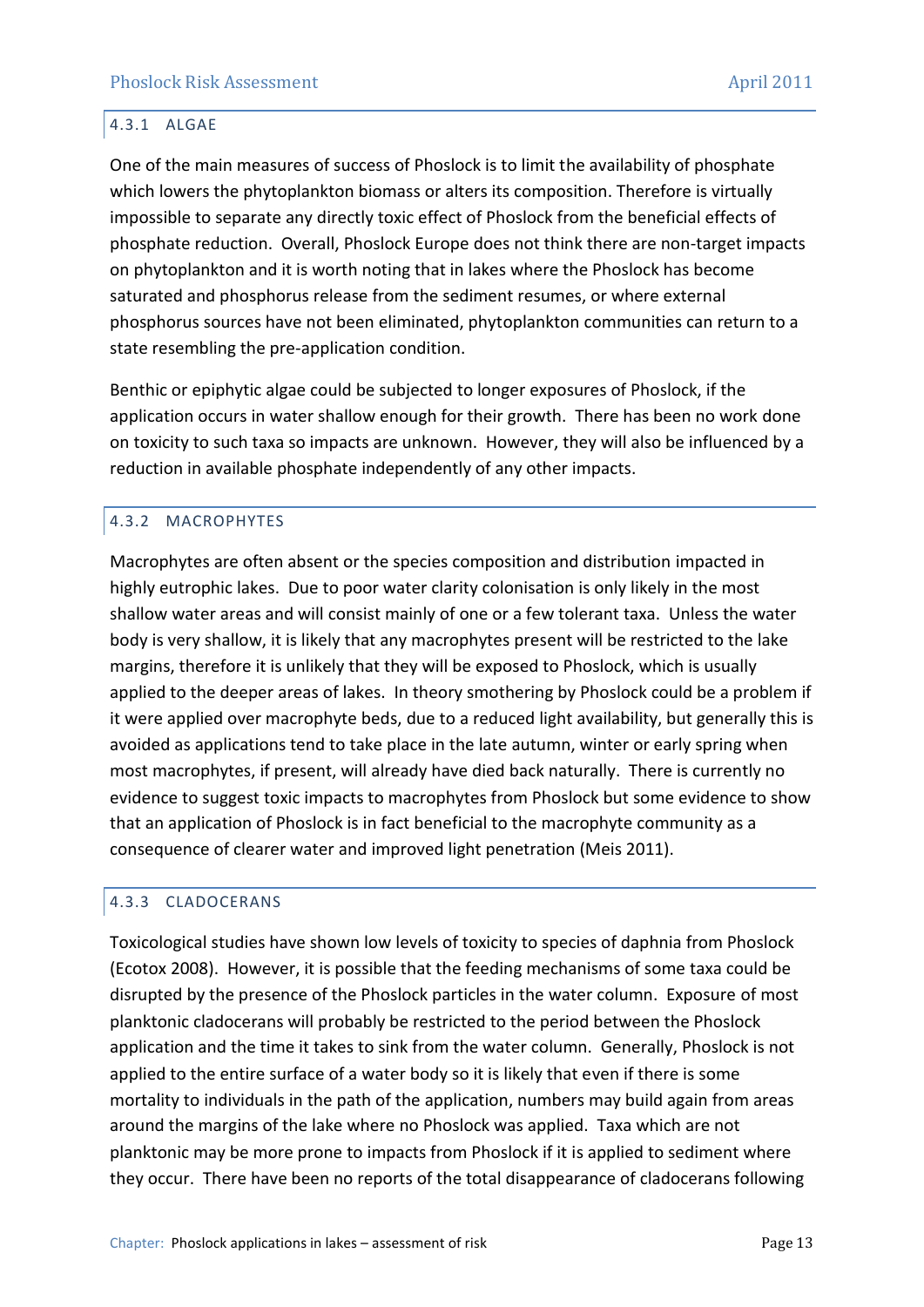Phoslock applications. However, you might expect to see changes in the species composition as a result of the lowering of phytoplankton biomass and changes to its composition. This would seem to be a natural consequence of reducing the phosphate load to the water column.

# <span id="page-13-0"></span>4.3.4 INVERTEBRATES

Invertebrate fauna ranges from profundal communities of chironomid larvae and oligochaetes to a much wider range of taxa living in the littoral zones, either as larvae or permanently. Those living in the profundal zone are most likely to be exposed to long-term exposure of Phoslock, living in the sediments onto which Phoslock settles. The work of Watson-Leung (2008) showed no toxicological impacts to chironomids over several weeks at Phoslock concentrations of 450 mg/L. Furthermore the presence of high concentrations of phosphate in the sediment pore water should minimise any toxicity from lanthanum. Sediments from Clatto Reservoir in Scotland showed an apparently thriving profundal invertebrate community three months after a Phoslock application (Spears et al 2010).

There are likely to be many more species of chironomid present than those used in the toxicology studies making generalisation about toxic effects difficult, but assuming all profundal chironomids are physiologically similar, it is likely that the results from the toxicological studies can be applied more generally. No studies have been carried out using oligochaetes therefore it is not possible to say what impact Phoslock might have on them.

As with macrophytes, the invertebrate fauna living in the littoral zone of the lake is unlikely to come into direct contact with Phoslock unless the entire lake is very shallow (effectively entirely littoral). In waterbodies where they have been surveyed, such as the Torrens River in Australia and Clatto Reservoir in Scotland, no adverse effects on the macroinvertebrate fauna have been found (AWQC 2007, Meis et al 2010).

## <span id="page-13-1"></span>4.3.5 FISH

Risks to fish will depend partly on the life stage and partly on the mode of feeding. Fish eggs and larvae are thought to be more sensitive to toxicity than the adults but as reported above, those studied do not seem particularly sensitive to lanthanum or Phoslock. Fish which feed in the sediment are probably exposed to higher levels of Phoslock than those which feed on plankton or other fish. However, as with humans, the results of the few studies published, seem to suggest elevated concentrations of lanthanum in the liver, which is consistent with its excretory path in humans but low concentrations in other tissues such as muscles (Landman et al 2007). Elevated concentrations on skin tissue may be expected for animals which are frequently in contact with the sediment. Whilst it is hard to draw firm conclusions from the limited data, it seems unlikely that fish will suffer from lanthanum toxicity caused by Phoslock. See also section below on Bioaccumulation.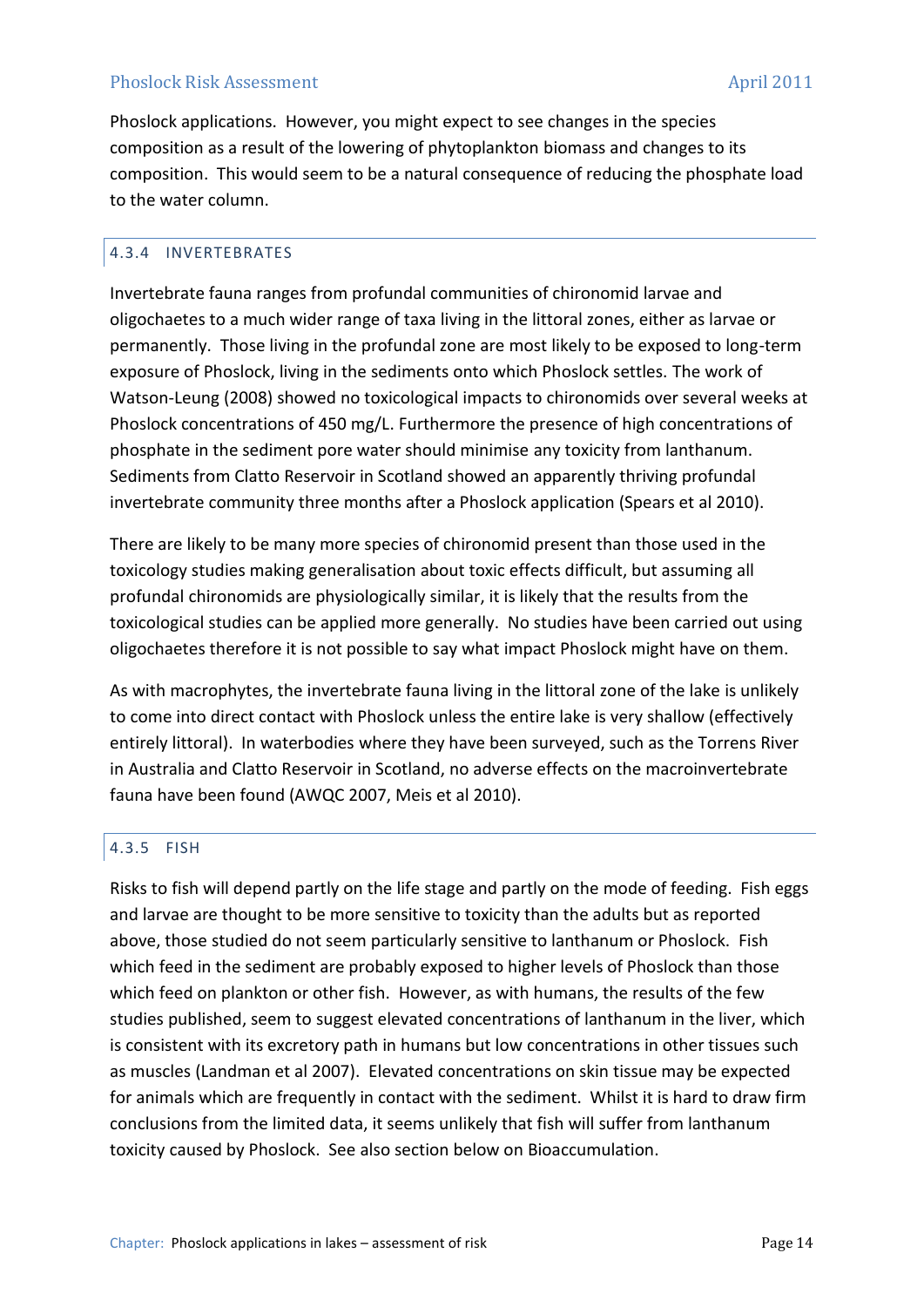#### <span id="page-14-0"></span>4.3.6 BIRDS AND MAMMALS

Impacts on these groups could be the direct result of short-term localised disturbance caused by the application machinery, although this will be limited to a small area at any one time, leaving the remainder of the lake undisturbed. Timing of applications should be such that they avoid disturbance to breeding species, or overwintering bird species if present. Exposure to Phoslock is likely to be restricted to consumption of other organisms living in or on the sediments, from macrophytes to invertebrates and fish. However, as with humans it is most likely that in these higher animals, lanthanum will pass through the organism rather than being accumulated. For this reason it seems unlikely that they will suffer any toxicity caused by Phoslock. See also section below on Bioaccumulation.

## <span id="page-14-1"></span>4.3.7 BIOACCUMULATION

There is little information available in the scientific literature on the bioaccumulation of lanthanum in the environment, although Persy et al (2006) found that lanthanum is excreted in humans and does not bio-accumulate.

The most reliable eco-toxicological study of the potential for lanthanum bio-accumulation conducted so far compared fish and crayfish from two lakes in New Zealand - one to which Phoslock had been applied in three successive years and one in which no Phoslock application had taken place. Landman et al (2007) were able to measure an accumulation of lanthanum in the liver and hepatopancreatic tissue of these organisms but stated that the concentrations decreased with time, dropping back to low levels between each Phoslock application. The presence of lanthanum in the liver is also to be expected given the nature of the excretory route of the element. They could find no evidence of physiological responses which could be linked to the lanthanum. This conclusion is consistent with Persy et al (2006) who reported no hepatotoxic effect in patients undergoing long-term treatment with Fosrenol®.

Studies on macrophytes in the Torrens River following Phoslock applications showed increased concentrations of lanthanum in the roots of the macrophyte species examined, but no suggestions were given as to the possible implications of this (AWQC 2008).

For certain organisms, for example Daphnia, it is not very clear as to the route of exposure to Phoslock, for example, whether it is entirely ingested or whether it is also absorbed through the body. However, where the product is ingested, it seems unlikely that accumulation through the food chain will be a significant problem given the fact that lanthanum is not absorbed through the gut, the very property which makes it a suitable medicine for humans.

A further possible route of lanthanum accumulation is through the emergence of chironomids into their adult, flying stage. Having lived in a lanthanum-rich environment for some time they could present a possible source of lanthanum to insect feeding birds,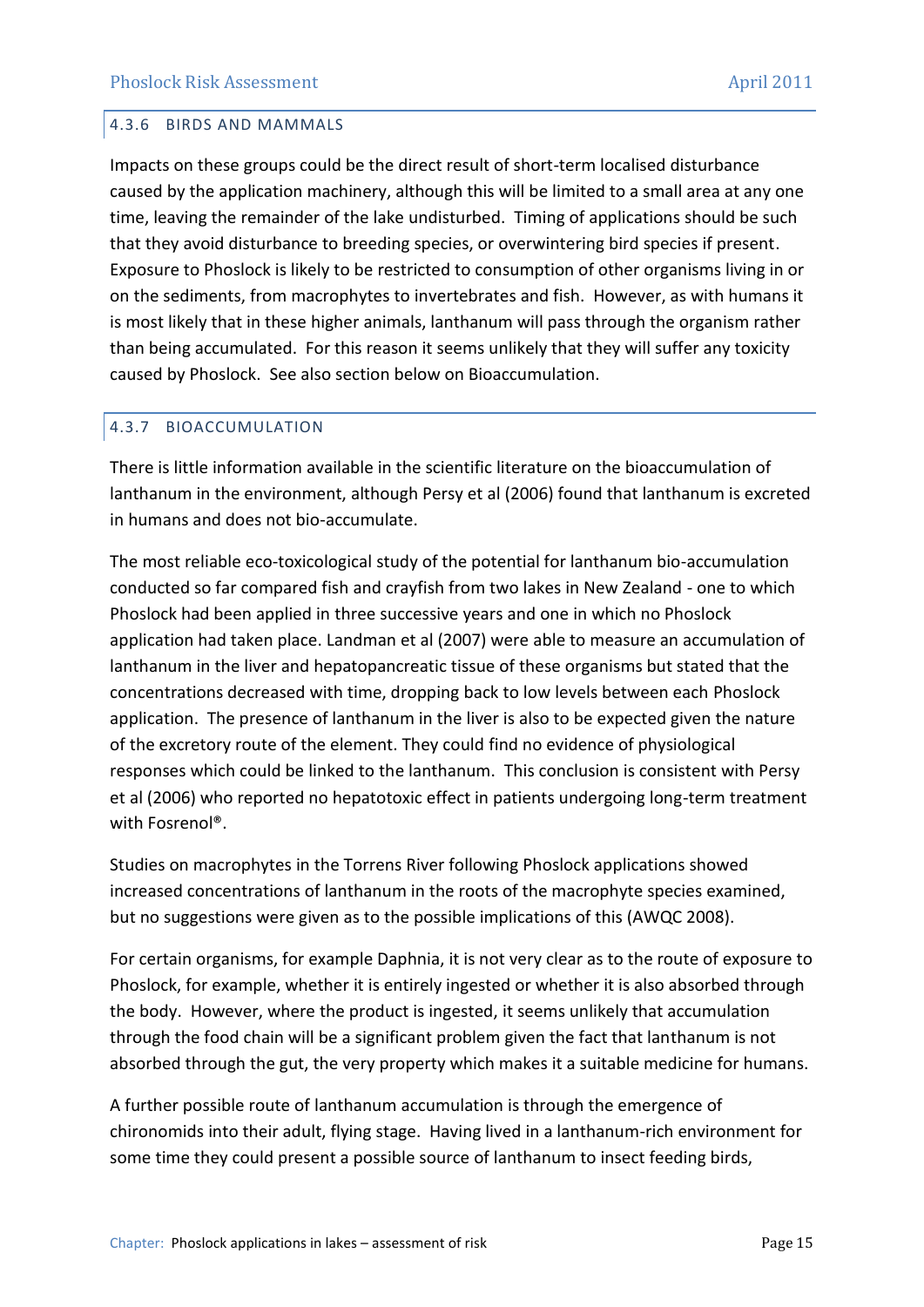although, as mentioned, absorption through the gut is very low so this is probably not a cause for concern.

# <span id="page-15-0"></span>4.4 PHYSICAL IMPACTS FROM PHOSLOCK

There is the possibility of some risk to aquatic organisms from the increased sediment load in the water column during and for some days following the application. Fish are likely to be able to avoid the most turbid areas but planktonic animals may be affected.

The thin layer of Phoslock on the sediment surface could alter the physical properties of the sediment and impact on the biota. The work on Clatto Reservoir (Scotland) by the Centre for Ecology and Hydrology (Meis et al 2010, Spears et al 2010) has shown that under the conditions present in that waterbody, the profundal organisms seemed unaffected by the presence of the Phoslock and in fact their activities rapidly move the product through the surface few centimeters of sediment. Phoslock applications are generally not of a sufficiently high concentration to form a layer of more than a few millimetres over the sediment, so it is probable that any physical effects will not impact upon the profundal community. Eventually, the Phoslock will be dispersed through the sediment, through bioturbation and buried as new sediment forms above.

## <span id="page-15-1"></span>4.5 EFFECTS ON HUMANS

Toxicity to humans through the handling and application procedure can be minimised by use of appropriate personal protective equipment and restricting access to fully trained staff. Drinking water to which Phoslock has been recently applied (before it has settled) could result in ingestion of the product, although the concentrations would be many times lower than the dose prescribed for patients taking the lanthanum-based medication, Fosrenol®. Uptake via consumption of fish is another possible route by which humans could consume Phoslock. However, the work of Landman et al (2007) showed no accumulation of lanthanum in the muscles of the fish, that part usually eaten, and that the concentrations in the liver and pancreatic system reduced after a few months. Furthermore, very large quantities of fish would need to be consumed to approach the minimum lanthanum dose of Fosrenol® (Asfar and Groves 2009).

# <span id="page-15-2"></span>**5 OTHER POTENTIAL HAZARDS ASSOCIATED WITH PHOSLOCK**

## <span id="page-15-3"></span>5.1 BENTONITE

Bentonite is not considered toxic to humans or the environment. It is an approved food additive and used in a wide range of food and drink manufacturing processes, in animal feeds and pharmaceutical products (Asfar and Groves, 2009 and references therein).

# <span id="page-15-4"></span>5.2 TRACE METALS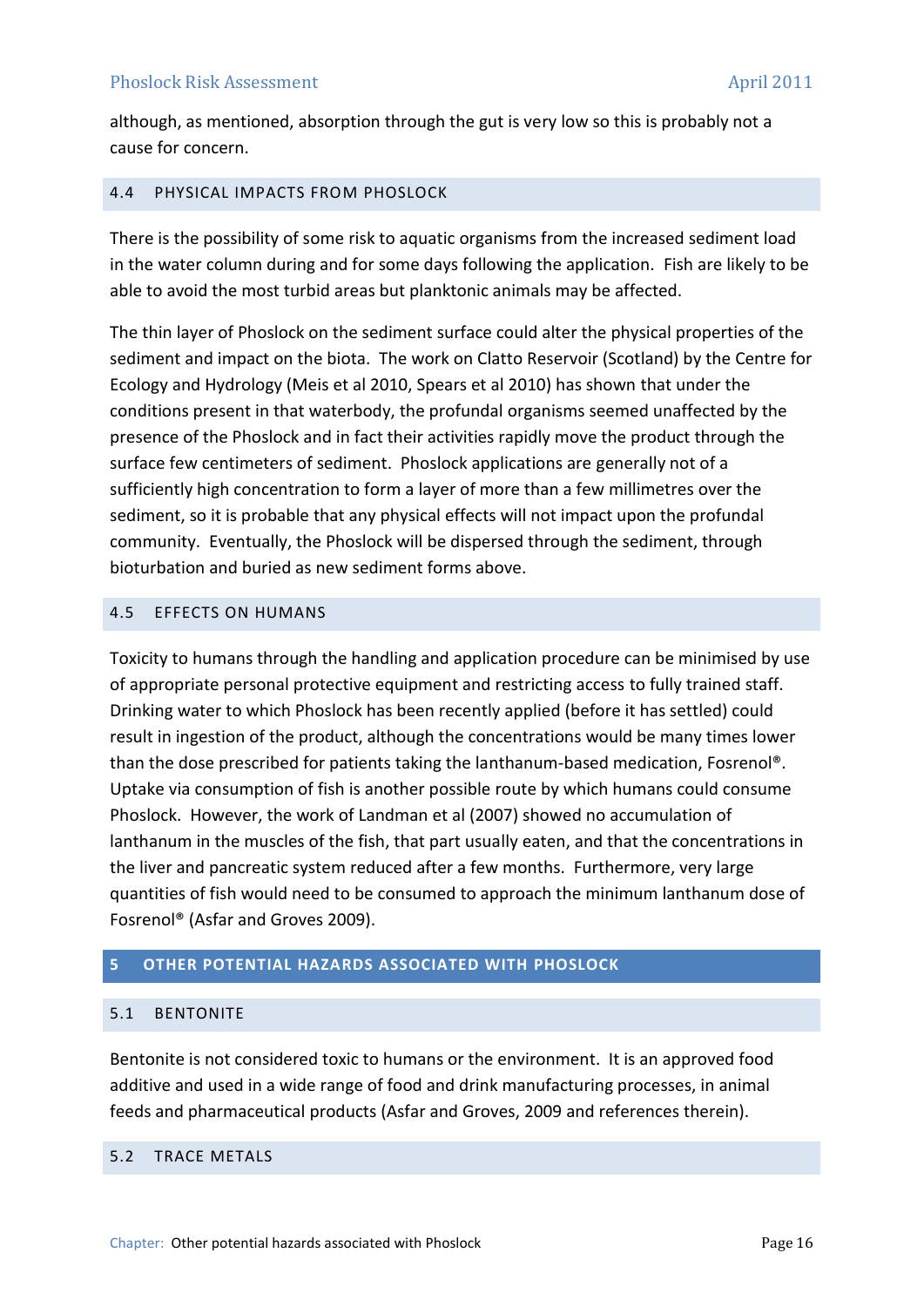Strict quality control protocols ensure that the concentrations of trace metals in Phoslock are below limits which could cause toxic effects. A very pure grade of lanthanum chloride is used during the production of Phoslock and all raw materials are sourced from ISO accredited factories.

Lurling and Tolman (2010) measured trace metal concentrations in leachates from Phoslock and found low concentrations. They concluded that no environmental risks are expected from metals leaching from Phoslock during an application.

The following table shows the concentrations of trace elements in Phoslock against those from a European lake sediment which has been subject to long-term sewage effluent loading. Whilst some of the more common elements found in sediments, such as iron, aluminium, magnesium and sodium are in higher concentrations within Phoslock than in these particular sediments, they are contained within the Bentonite matrix and therefore simply add to the mineral component of the sediment. It is noteworthy that the more harmful metals are in much lower concentrations in the product than the sediments. It must also be considered that once applied, the absolute amount of Phoslock is very small compared to the amount of sediment, therefore, total quantities of trace elements added (with the exception of Lanthanum) will be considerably lower than already occur in the sediments.

|               | <b>Phoslock concentrations:</b> | <b>First 3 cm of Lake Sediment</b><br>concentrations: |
|---------------|---------------------------------|-------------------------------------------------------|
|               | mg/kg                           | mg/kg                                                 |
| Al            | 58000                           | 23333                                                 |
| Ca            | 910                             | 172667                                                |
| Cd            | ${<}1$                          | 1                                                     |
| $\mathsf{Cr}$ | 13                              | 57                                                    |
| Cu            | 6                               | 59                                                    |
| Fe            | 22000                           | 17367                                                 |
| Hg            | < 0, 1                          | 0,100                                                 |
| Κ             | 1400                            | 5667                                                  |
| La            | 50000                           | 13                                                    |
| <b>Mg</b>     | 14000                           | 7400                                                  |
| Mn            | 180                             | 1053                                                  |
| Na            | 4500                            | 457                                                   |
| Ni            | $\leq$ 1                        | 39                                                    |
| P             | 220                             | 893                                                   |
| Pb            | 25                              | 51                                                    |
| Zn            | 56                              | 157                                                   |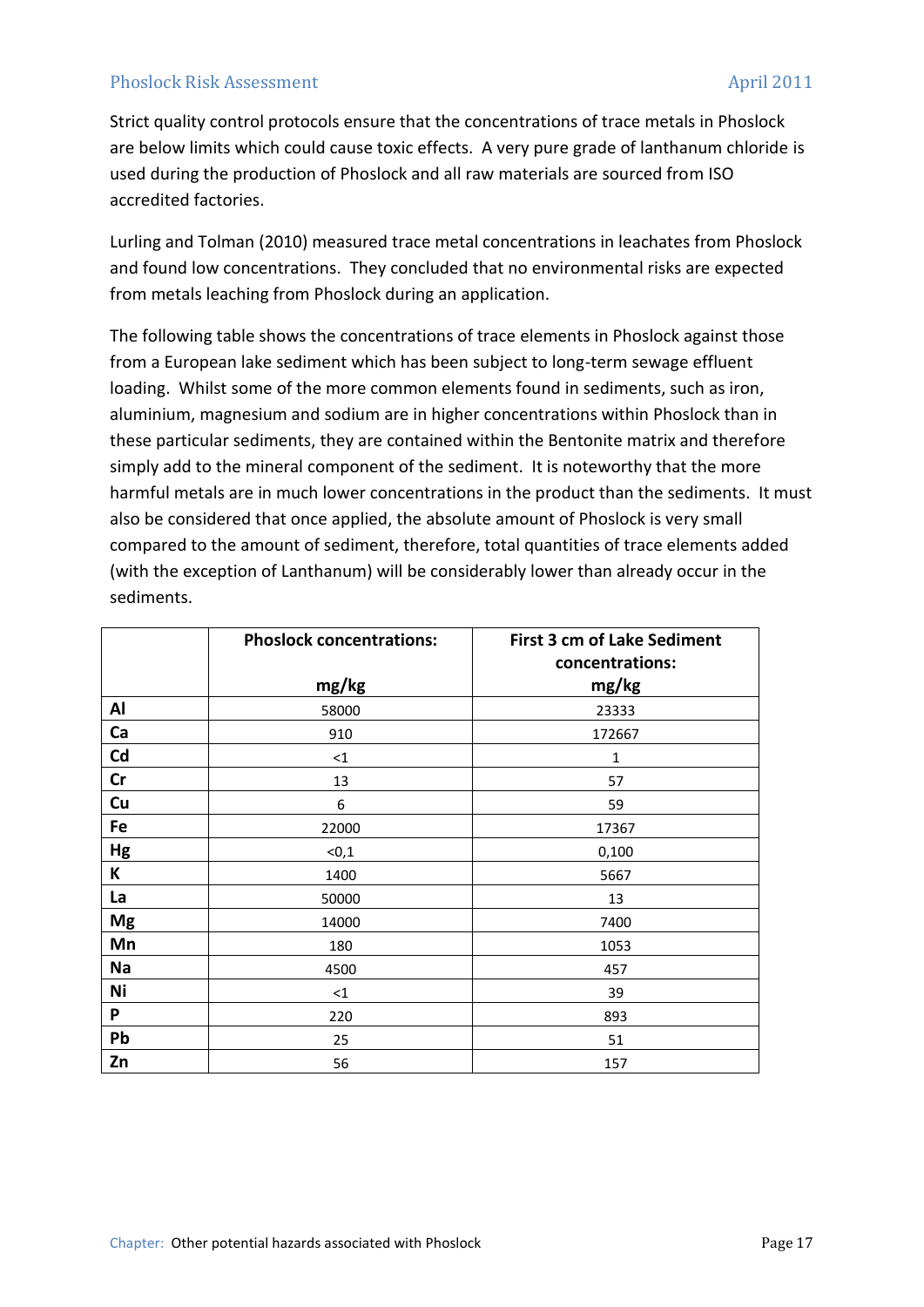# <span id="page-17-0"></span>**6 CASE STUDY – LOCH FLEMINGTON**

Loch Flemington is a high alkalinity, very-shallow (mean depth 0.75 m; maximum depth 2.35 m) eutrophic loch of glacial origin situated in northern Scotland. Significant hydrological modifications were made to the loch during the 19th century whereby the water levels and loch size were increased. It is designated a Special Protection Area (SPA) under the Habitats and Birds Directive for breeding Slavonian grebe (Podicepsauritus). The loch has suffered many years of cultural eutrophication leading to internal sediment P release and high concentrations in the water column. This in turn has led to nuisance blue-green algal blooms, deterioration of the macrophyte community and loss of the Slavonian grebe as a breeding species. The loch is now considered to be in unfavourable condition under all conservation targets (national and European), particularly macrophyte community and suitability for breeding Slavonian grebe.

Phoslock has been applied as part of the restoration strategy for this loch but of particular interest is the fact that the effects of the application have been the subject of study by a PhD student, Sebastian Meis, working under the supervision of the Centre for Ecology and Hydrology (CEH) in Edinburgh. Consequently, a broad range of before and after parameters have been measured, including the biota. The study and thesis are not yet complete but preliminary results are available from the CEH website

[\(http://www.ceh.ac.uk/sci\\_programmes/water/LochFlemingtonPublications.html\)](http://www.ceh.ac.uk/sci_programmes/water/LochFlemingtonPublications.html). The results presented so far show no apparent adverse effects to the biota and in fact after only one year the macrophyte community is showing a positive response to the clearer water. It seems clear from this work that of these biotic parameters measured there appears to be no short-term (1-year) negative impacts as a result of the use of Phoslock in this lake (Meis 2011).

# <span id="page-17-1"></span>**7 CONCLUSION**

It is the opinion of Phoslock Europe that the structure, design and application strategies of Phoslock mitigate the hazards from lanthanum toxicity. The result is a product which presents a very low risk to the aquatic environment whilst at the same time resulting in significant improvements to water quality and biota by phosphate reduction.

## <span id="page-17-2"></span>**8 REFERENCES:**

Asfar A. and Groves S. (2009). Toxicity assessment of Phoslock and lanthanum to human health.Phoslock Water Solutions Limited. Internal report; TR 023/09

Australian Water Quality Centre (AWQC) 2008. Report of water quality results to 23rd April 2008. Report for Adelaide City Council.

Barry, MJ and Meehan, BJ. 2000. The acute and chronic toxicity of lanthanum to Daphnia carinata. Chemosphere. 41(10):1669-74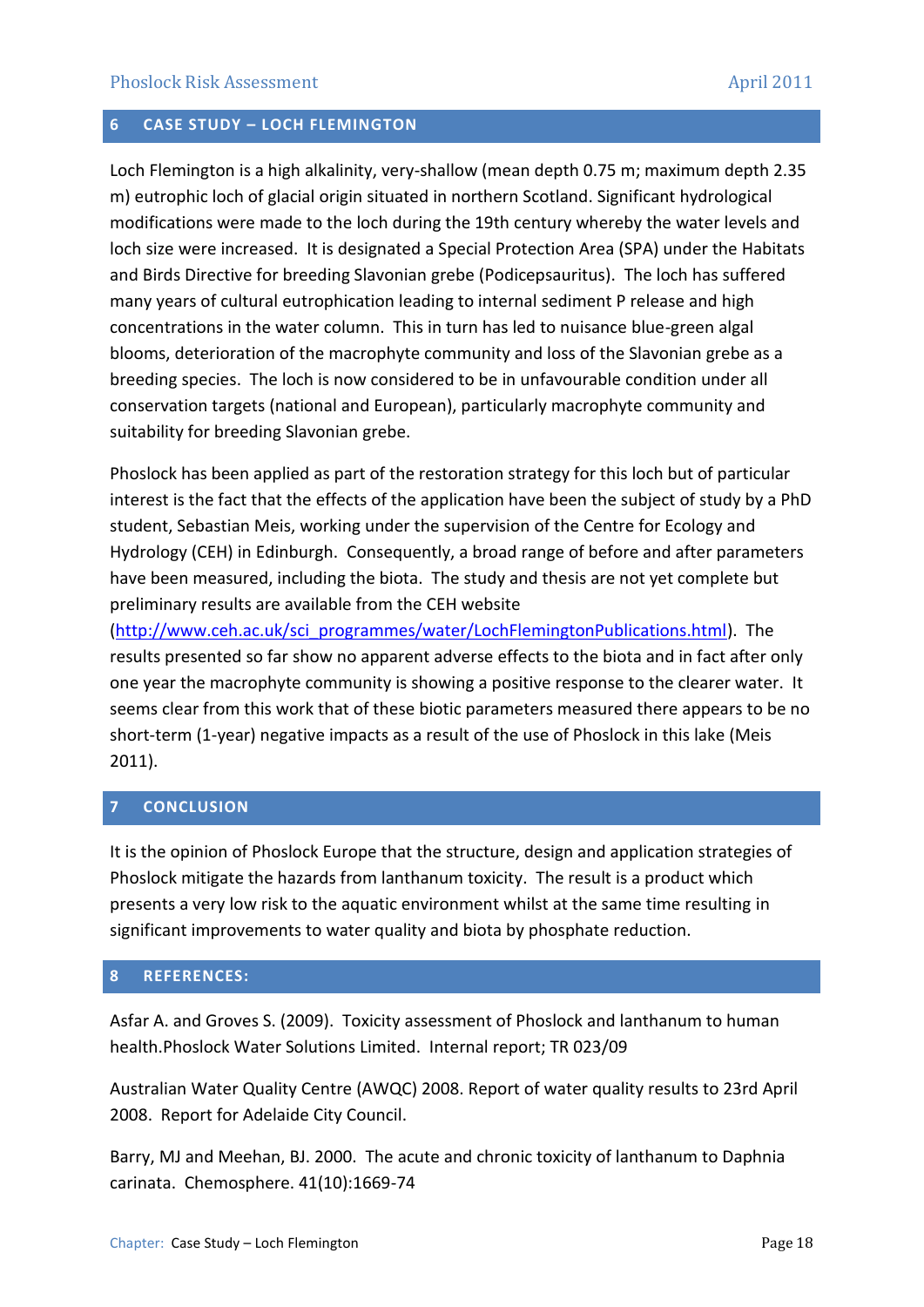ECOTOX 2008.Toxicity assessment of Granulated Phoslock to the CladoceranCeriodaphniadubia. Report prepared for Phoslock Water Solutions Ltd. ECOTOX Services Australasia. July 2008.

Groves, S. 2010. Eco-toxicity Assessment of Phoslock. Phoslock Water Solutions Limited. Internal report; TR 022/09

Haghseresht, F. 2006. The Availability of Lanthanum Ions from Phoslock: Residual Concentrations following Phoslock Applications & Implications for Consumption. Phoslock Water Solutions Limited. August 2006. Internal report; PLT-06-2.

Haghseresht, F. 2006a.Final report on the effect of alkanity on the performance of Phoslock.Phoslock Water Solutions Limited. Internal report; PLP-06

Haghseresht, F. 2006b. Key Considerations in Phoslock&Phoslock+PACApplications.Phoslock Water Solutions Limited.Internal report MD 005/06

Haghseresht, F. 2007. Lanthanum Leaching: Exploration and remediation.Phoslock Water Solutions Limited.Internal report PLLa-07

Institute Dr Nowak, 2008. Report on the application of Bentophos on the Silbersee. Internal application report.

Landman M., Brijs J., Glover C. and Ling N. (2007).Lake Okareka and Tikitapu Fish Health Monitoring 2007. Report prepared by Scion for Phoslock PWS.

Lurling M., Tolman Y. 2010. Effects of lanthanum and lanthanum-modified clay on growth, survival and reproduction of Daphnia magna.Water Research. 44(1):309-19

Lurling M, Beekman W, Euwe M, Tolman Y, van Oosterhout. 2008. Phoslock: a very promising measure in controlling cyanobacteria. Power point presentation for international conference.Aquatic Ecology & Water Quality management Group, Department of Environmental Sciences, Wageningen University, Natherlands.

Martin ML, Hickey CW. 2004. Determination of HSNO ecotoxic thresholds for granular PhoslockTM(Eureka 1 formulation) phase 1: Acute toxicity. NIWA (National Institute of Water & Atmospheric Research) Client Report No. HAM2004-137, October 2004.

Meis, S (2011). Site characteristics of Loch Flemington before and after the application of Phoslock.Presentation to Loch Flemington Public Meeting, January 2011.http://www.ceh.ac.uk/sci\_programmes/water/LochFlemingtonPublications.html

Meis S, Spears B, Maberly S and Perkins R. 2010. Shallow lake remediation: Physicochemical & ecological responses to the application of Phoslock: results from Clatto Reservoir. www.ceh.ac.uk/sci\_programmes/water /ClattoPublications.html